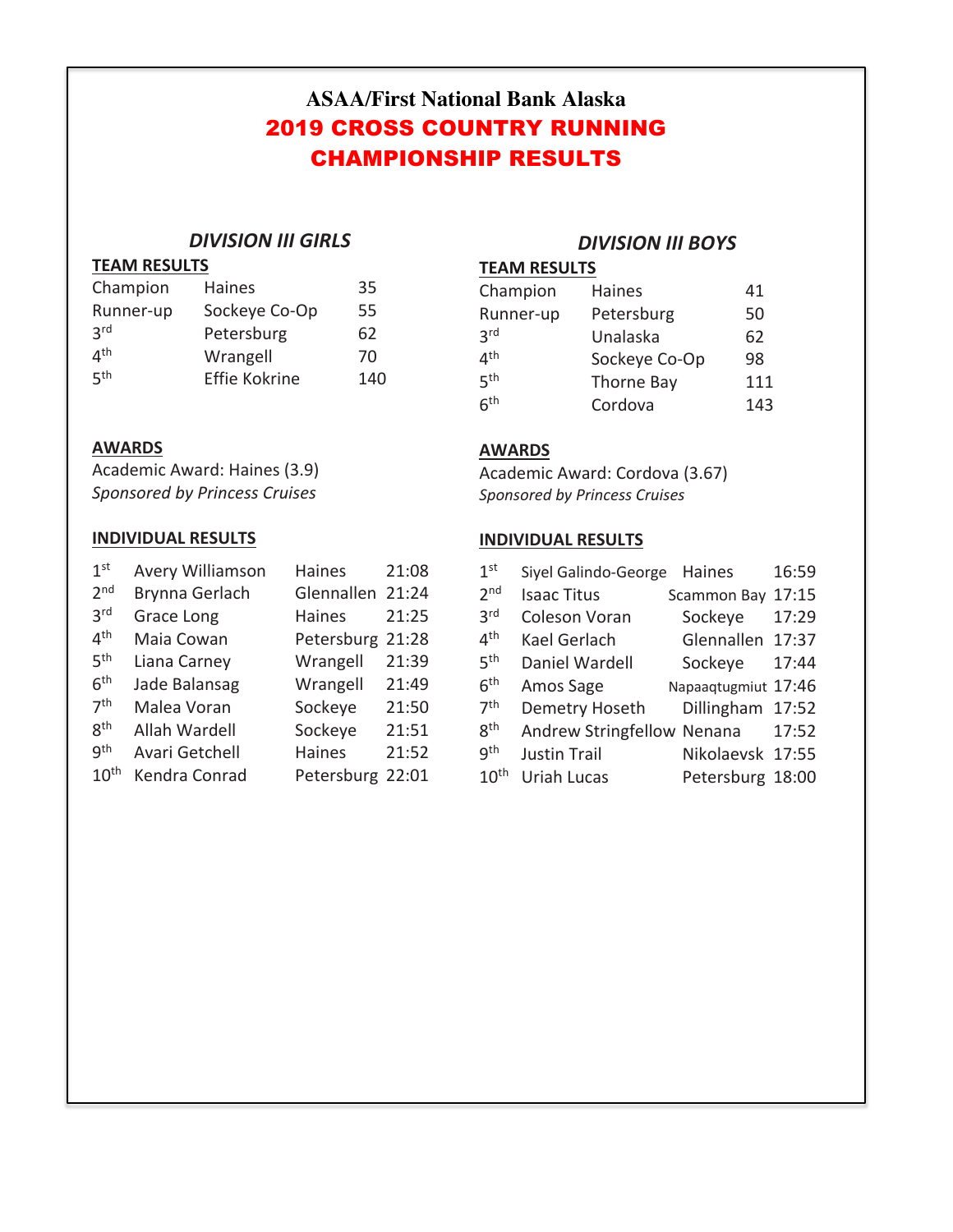# **ASAA/First National Bank Alaska** 2019 CROSS COUNTRY RUNNING CHAMPIONSHIP RESULTS

## *DIVISION II GIRLS*

### **TEAM RESULTS**

| Champion        | <b>Grace Christian</b> | 42  |
|-----------------|------------------------|-----|
| Runner-up       | Kenai Central          | 72  |
| 3 <sup>rd</sup> | Monroe                 | 83  |
| 4 <sup>th</sup> | Homer                  | 93  |
| 5 <sup>th</sup> | Seward                 | 131 |
| 6 <sup>th</sup> | Sitka                  | 153 |
| 7 <sup>th</sup> | Galena                 | 173 |
| gth             | Kotzebue               | 181 |
| qth             | Mt Edgecumbe           | 190 |

## **AWARDS**

Academic Award: Monroe (3.96) *Sponsored by Princess Cruises*

## **INDIVIDUAL RESULTS**

| 1 <sup>st</sup>  | Autumn Daigle    | Homer  | 19:32 |
|------------------|------------------|--------|-------|
| 2 <sub>nd</sub>  | Anna Prussian    | Sitka  | 19:50 |
| 3 <sup>rd</sup>  | Elise Metzgar    | Grace  | 19:57 |
| 4 <sup>th</sup>  | Jayna Boonstra   | Kenai  | 20:07 |
| 5 <sup>th</sup>  | Katie Bast       | Monroe | 20:33 |
| 6 <sup>th</sup>  | Leah Fallon      | Kenai  | 20:45 |
| 7 <sup>th</sup>  | Logan Satathite  | Kenai  | 20:48 |
| 8 <sup>th</sup>  | Rebekah Annett   | Grace  | 20:48 |
| gth              | Megan Nelson     | Grace  | 20:58 |
| 10 <sup>th</sup> | Sophia Coverdell | Grace  | 20:59 |

## *DIVISION II BOYS*

| Champion        | <b>Grace Christian</b> | 32  |
|-----------------|------------------------|-----|
| Runner-up       | Seward                 | 81  |
| 3 <sup>rd</sup> | Anchorage Christian86  |     |
| 4 <sup>th</sup> | Sitka                  | 94  |
| 5 <sup>th</sup> | Kenai Central          | 106 |
| 6 <sup>th</sup> | Hutchison              | 161 |
| 7 <sup>th</sup> | Valdez                 | 190 |
| <b>g</b> th     | <b>Bethel</b>          | 195 |

## **AWARDS**

Academic Award: ACS (3.89) *Sponsored by Princess Cruises*

## **INDIVIDUAL RESULTS**

| 1 <sup>st</sup>  | <b>Tristian Merchant</b> | <b>ACS</b> | 15:27 |
|------------------|--------------------------|------------|-------|
| 2 <sub>nd</sub>  | <b>Dominic Baciocco</b>  | Sitka      | 16:32 |
| 3 <sup>rd</sup>  | <b>Maison Dunham</b>     | Kenai      | 16:41 |
| 4 <sup>th</sup>  | Seth Kniegge             | Grace      | 16:43 |
| 5 <sup>th</sup>  | Vincent Coverdell        | Grace      | 16:59 |
| 6 <sup>th</sup>  | Paul Kopp                | Grace      | 17:00 |
| 7 <sup>th</sup>  | Asa Demmert              | Sitka      | 17:00 |
| 8 <sup>th</sup>  | David Sliwinski          | Grace      | 17:01 |
| gth              | Cole Fritzel             | Grace      | 17:03 |
| 10 <sup>th</sup> | Kaleb Smith              | ACS        | 17:05 |